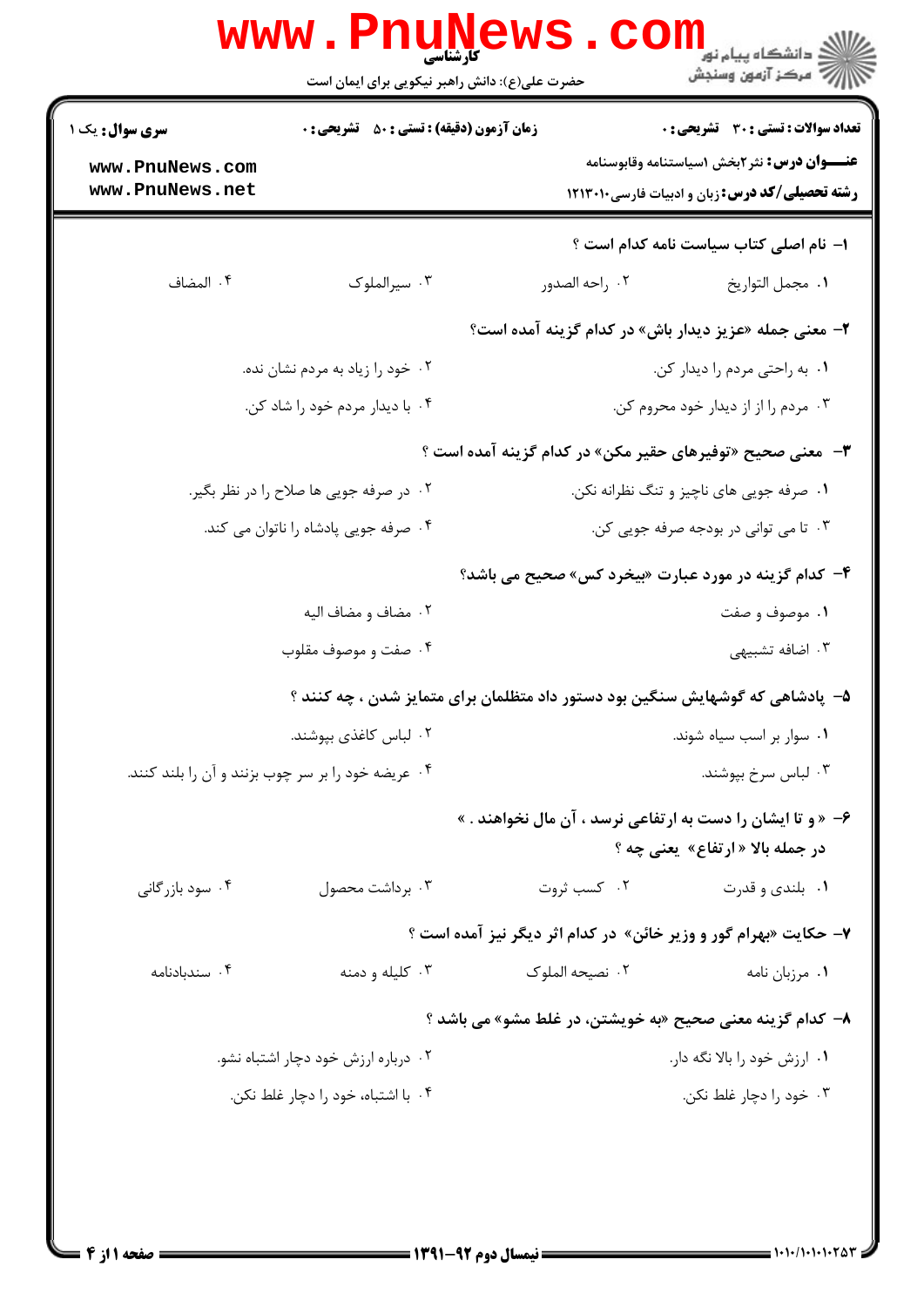|                                    | حضرت علی(ع): دانش راهبر نیکویی برای ایمان است                                             |                                                                                                               |                                                                |
|------------------------------------|-------------------------------------------------------------------------------------------|---------------------------------------------------------------------------------------------------------------|----------------------------------------------------------------|
| <b>سری سوال : ۱ یک</b>             | <b>زمان آزمون (دقیقه) : تستی : 50 ٪ تشریحی : 0</b>                                        |                                                                                                               | <b>تعداد سوالات : تستی : 30 ٪ تشریحی : 0</b>                   |
| www.PnuNews.com<br>www.PnuNews.net |                                                                                           | <b>عنـــوان درس:</b> نثر ۲بخش ۱سیاستنامه وقابوسنامه<br><b>رشته تحصیلی/کد درس:</b> زبان و ادبیات فارسی ۱۲۱۳۰۱۰ |                                                                |
|                                    |                                                                                           |                                                                                                               |                                                                |
|                                    |                                                                                           |                                                                                                               | ۹– کدام گزینه صحیح است ؟                                       |
|                                    | ۰۲ اطلاق کردن : فرياد کردن                                                                |                                                                                                               | ٠١ ضياع : زمين زراعتي                                          |
|                                    | ۰۴ شناعت : دشمنی                                                                          | ۰۳ زعیم : رعیت                                                                                                |                                                                |
|                                    |                                                                                           |                                                                                                               | ۰۱- «خریطه» یعنی چه ؟                                          |
|                                    | ۰۲ هر چيز تازه و نو                                                                       |                                                                                                               | ۰۱ گوسفند مادّه                                                |
|                                    | ۰۴ بد رفتاري                                                                              |                                                                                                               | ۰۳ کیسه چرمی یا پوستی                                          |
|                                    | <b>۱۱- «هر روز جامه های مردمان بر پشت او نهادی و به گازران بردی و شبانگاه باز آوردی.»</b> |                                                                                                               | در عبارت بالا « گازران» یعنی چه ؟                              |
|                                    | ۰۲ جای شستن جامه                                                                          |                                                                                                               | ۰۱ رخت شویان                                                   |
|                                    | ۰۴ نام محلّه ای در تیسفون                                                                 |                                                                                                               | ۰۳ محل رخت شويان                                               |
|                                    |                                                                                           |                                                                                                               | 12- معنی صحیح  «پس آنگاه من که باشم؟» در کدام گزینه آمده است ؟ |
|                                    | ۰۲ آنگاه دیگران مرا می شناسند.                                                            | ۰۱ کسی مرا به حساب نمی آورد.                                                                                  |                                                                |
|                                    | ۰۴ من شخص بزرگی هستم.                                                                     | ۰۳ من دیگر کسی نخواهم بود.                                                                                    |                                                                |
|                                    |                                                                                           |                                                                                                               | ۱۳- کدام گزینه در مورد «جشن مهرگان» <u>نادرست</u> است ؟        |
|                                    | ۰۲ مشیا و مشیانه در این روز متولد شده اند.                                                | ۰۱ این روز ظاهراً عید میترا ، خدای نور و آفتاب بوده است.                                                      |                                                                |
| ۰۴ جشن آغاز پاييز بوده است.        |                                                                                           | ۰۳ مهمترین عید ایرانیان جنوب غربی بوده است.                                                                   |                                                                |
|                                    |                                                                                           |                                                                                                               | ۱۴- فردوسی شروع آیین جشن نوروز را به چه کسی نسبت می دهد ؟      |
| ۰۴ فريدون                          | ۰۳ کیومرث                                                                                 | ۰۲ جمشید                                                                                                      | ۰۱ زرتشت                                                       |
|                                    |                                                                                           |                                                                                                               |                                                                |
|                                    |                                                                                           |                                                                                                               | 1۵– گزینه متفاوت را انتخاب کنید :                              |
| ۰۴ بُش                             | ۰۳ بزه                                                                                    | ۰۲ پاردم                                                                                                      | ۰۱ لگام                                                        |
|                                    | ۱۶- معنی صحیح « نگر تا مرا بر خویشتن نگزینی» در کدام گزینه آمده است ؟                     |                                                                                                               |                                                                |
|                                    | ۰۲ متوجه باش که منافع خود را بر من ترجیح ندهی.                                            | ۰۱ متوجه باش که مرا بر خود ترجیح ندهی.                                                                        |                                                                |
|                                    | ۰۴ نگاه کن که خود را از من برتر ندانی.                                                    |                                                                                                               | ۰۳ نگاه کن و ببین من از تو برتر نیستم.                         |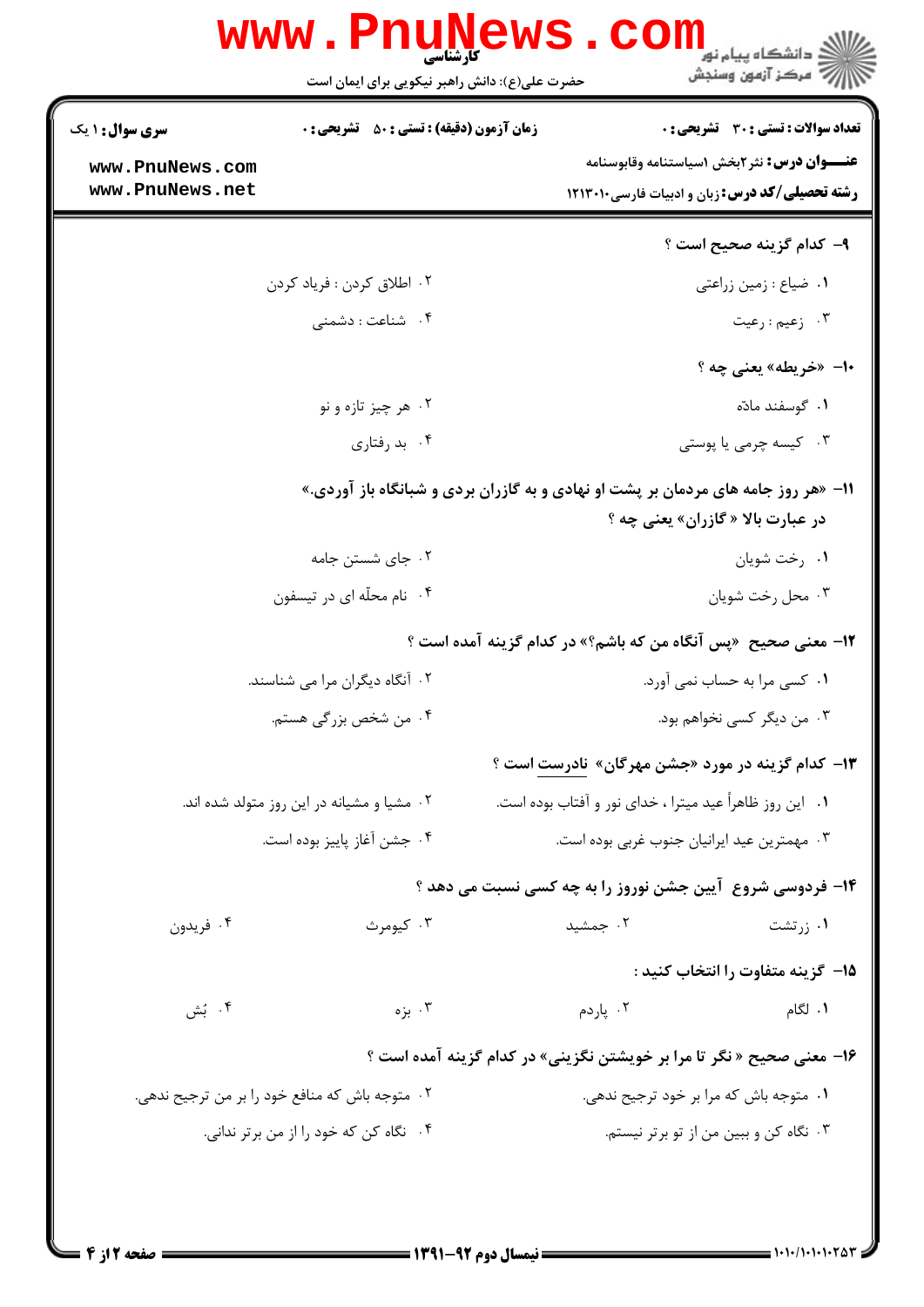|                                    | حضرت علی(ع): دانش راهبر نیکویی برای ایمان است                             | د دانشگاه پیام نور<br>7. دانشگاه پیام نور<br>رآ مرڪز آزمون وسنڊش                                              |  |  |
|------------------------------------|---------------------------------------------------------------------------|---------------------------------------------------------------------------------------------------------------|--|--|
| <b>سری سوال : ۱ یک</b>             | <b>زمان آزمون (دقیقه) : تستی : 50 ٪ تشریحی : 0</b>                        | <b>تعداد سوالات : تستی : 30 ٪ تشریحی : 0</b>                                                                  |  |  |
| www.PnuNews.com<br>www.PnuNews.net |                                                                           | <b>عنـــوان درس:</b> نثر ۲بخش ۱سیاستنامه وقابوسنامه<br><b>رشته تحصیلی/کد درس:</b> زبان و ادبیات فارسی ۱۲۱۳۰۱۰ |  |  |
|                                    |                                                                           | <b>۱۷- «زر خلیفتی» چه نوع زری بوده است ؟</b>                                                                  |  |  |
|                                    |                                                                           | ۰۱ سکه های طلای موجود در خزانه خلیفه                                                                          |  |  |
|                                    |                                                                           | ۰۲ سکه طلایی که خلیفه به عنوان صله و جایزه می بخشید.                                                          |  |  |
|                                    |                                                                           | ۰۳ سکه طلا با تصویر و نام خلیفه بغداد                                                                         |  |  |
|                                    |                                                                           | ۰۴ نوعی مسکوک زر منسوب به دارالخلافه بغداد                                                                    |  |  |
|                                    |                                                                           | <b>۱۸</b> - «و هیچ بدمذهب و مبتدع او را از راه نتواند برد .»<br>در جمله بالا «مبتدع» به چه معنی آمده است ؟    |  |  |
|                                    | ۰۲ نوآور و مبتکر                                                          | ٠. بدعت گذار در دين                                                                                           |  |  |
|                                    | ۰۴ کسی که دین را زینت و تازگی می بخشد.                                    | ۰۳ کافر و مشرک                                                                                                |  |  |
|                                    |                                                                           | ۱۹- کدام گزینه معادل «مأمور مخفی» یا  «جاسوس» امروزی است ؟                                                    |  |  |
| ۰۴ عامل                            | ۰۳ منهی                                                                   | ۰۲ صاحب بريد<br>۱. مشرف                                                                                       |  |  |
|                                    |                                                                           | <b>۲۰</b> – « پادافراه» یعنی چه ؟                                                                             |  |  |
| ۰۴ مجازات                          | ۰۳ دارو                                                                   | ۰۲ پاداش<br>۰۱ حستاس                                                                                          |  |  |
|                                    | <b>٢١</b> - اهميت قابوس نامه از ديدگاه زبان و ادبيات فارسي چيست ؟         |                                                                                                               |  |  |
|                                    |                                                                           | ٠١ مجموعه اي از تمدن اسلامي پيش از مغول است.                                                                  |  |  |
|                                    |                                                                           | ۰۲ سرشار از واژه ها ، ترکیبات و تعبیرات کهن فارسی است.                                                        |  |  |
|                                    | ۰۳ نویسنده از آوردن سجع و صنایع و جمله ها و لفظهای مترادف خودداری می کند. |                                                                                                               |  |  |
|                                    |                                                                           | ۰۴ نویسنده برای فضل فروشی گرد لغات عربی نمی گردد.                                                             |  |  |
|                                    |                                                                           | ٢٢- عنصرالمعالي از كدام خليفه عباسي در مقدمه كتاب ياد مي كند ؟                                                |  |  |
| ۰۴ مأمون                           | ۰۳ القائم بالله                                                           | ٢. المستنصر بالله<br><b>١.</b> المعتصم بالله                                                                  |  |  |
|                                    |                                                                           | <b>۲۳</b> - « تا پیش از آنکه دست زمانه تو را نرم کند، تو خود به چشم عقل در سخن من نگری.»                      |  |  |
|                                    |                                                                           | در عبارت بالا « نرم کند» به چه معنی آمده است ؟                                                                |  |  |
| ۰۴ ادب کند.                        | ۰۳ برکنار کند.                                                            | ۰۲ تحقیر کند.<br>۰۱ بکشد.                                                                                     |  |  |